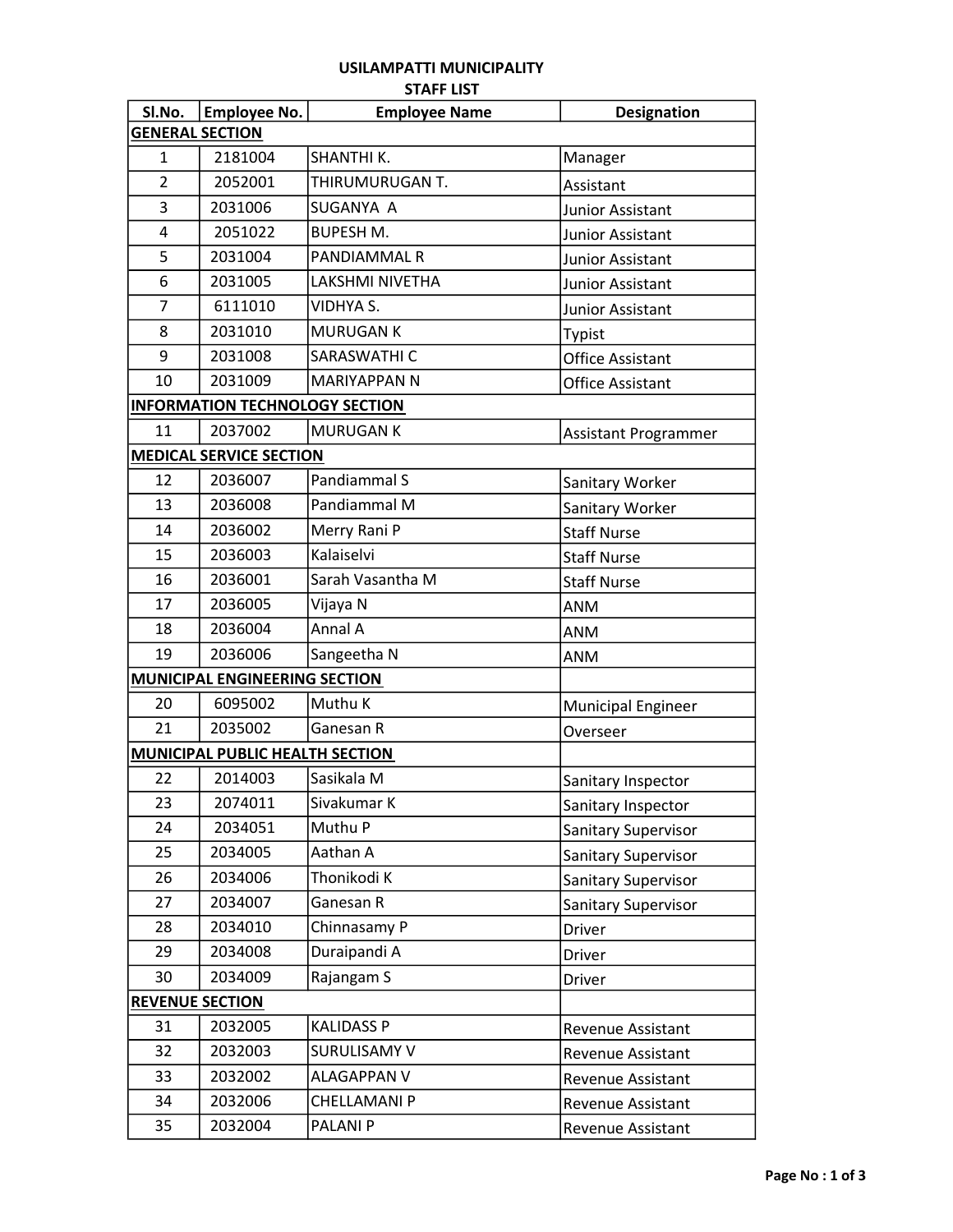| 12031008 | ISARASVATHI V | Revenue Assistant |
|----------|---------------|-------------------|
|          |               |                   |

| <b>SANITARY WORKERS- DIV I</b> |                                 |                      |                 |  |  |  |  |
|--------------------------------|---------------------------------|----------------------|-----------------|--|--|--|--|
| 37                             | 2034033                         | DURAIPANDI P         | Sanitary Worker |  |  |  |  |
| 38                             | 2034015                         | PANDIYAMMAL R        | Sanitary Worker |  |  |  |  |
| 37                             | 2034022                         | <b>RAJENDRAN P</b>   | Sanitary Worker |  |  |  |  |
| 38                             | 2034026                         | NAGAMMAL M           | Sanitary Worker |  |  |  |  |
| 39                             | 2034040                         | CHINNAPANDIAMMAL P   | Sanitary Worker |  |  |  |  |
| 40                             | 2034039                         | <b>PARVATHIR</b>     | Sanitary Worker |  |  |  |  |
| 41                             | 2034035                         | <b>MALAICHAMY M</b>  | Sanitary Worker |  |  |  |  |
| 42                             | 2034021                         | <b>SEKARP</b>        | Sanitary Worker |  |  |  |  |
| 43                             | 2034037                         | <b>KATHIRESAN P</b>  | Sanitary Worker |  |  |  |  |
| 44                             | 2034038                         | SANGILIMURUGAN P     | Sanitary Worker |  |  |  |  |
| 45                             | 2034027                         | MARIYAPPAN N         | Sanitary Worker |  |  |  |  |
| 46                             | 2034034                         | <b>VIJAYA P</b>      | Sanitary Worker |  |  |  |  |
| 47                             | 2034036                         | PARAMESHWARAN P      | Sanitary Worker |  |  |  |  |
| 48                             | 2034032                         | <b>ALAGAR S</b>      | Sanitary Worker |  |  |  |  |
| 49                             | 2034025                         | <b>MARIAPPAN P</b>   | Sanitary Worker |  |  |  |  |
| 50                             | 2034013                         | PARTHIBAN P          | Sanitary Worker |  |  |  |  |
| 51                             | 2034016                         | RAMASAMY P           | Sanitary Worker |  |  |  |  |
| 52                             | 2034030                         | VENKATESHWARAN       | Sanitary Worker |  |  |  |  |
| 53                             | 2034017                         | <b>MURUGANT</b>      | Sanitary Worker |  |  |  |  |
| 54                             | 2034012                         | <b>MURUGAN P</b>     | Sanitary Worker |  |  |  |  |
| 55                             | 2034018                         | MARIYAMMAL P         | Sanitary Worker |  |  |  |  |
| 56                             | 2034028                         | KALIAMMAL A          | Sanitary Worker |  |  |  |  |
| 57                             |                                 | Vacant               | Sanitary Worker |  |  |  |  |
| 58                             | 2034031                         | PANDIARAJAN          | Sanitary Worker |  |  |  |  |
| 59                             | 2034024                         | MAYILAMMAL           | Sanitary Worker |  |  |  |  |
| 60                             | 2034011                         | <b>VELLAICHAMY C</b> | Sanitary Worker |  |  |  |  |
| 61                             | 2034020                         | <b>KASTHOORI M</b>   | Sanitary Worker |  |  |  |  |
| 62                             | 2034023                         | <b>MURUGAN K</b>     | Sanitary Worker |  |  |  |  |
| 63                             | 2034019                         | PANDIAMMAL P         | Sanitary Worker |  |  |  |  |
|                                | <b>SANITARY WORKERS- DIV II</b> |                      |                 |  |  |  |  |
| 64                             | 2034075                         | <b>MUNIYANDI P</b>   | Sanitary Worker |  |  |  |  |
| 65                             | 2034057                         | PANDIYAMMAL G        | Sanitary Worker |  |  |  |  |
| 66                             | 2034073                         | <b>NALLAMMAL E</b>   | Sanitary Worker |  |  |  |  |
| 67                             |                                 | Vacant               | Sanitary Worker |  |  |  |  |
| 68                             | 2034071                         | <b>GURUVAMMAL V</b>  | Sanitary Worker |  |  |  |  |
| 69                             |                                 | Vacant               | Sanitary Worker |  |  |  |  |
| 70                             | 2034042                         | PETCHIAMMAL M        | Sanitary Worker |  |  |  |  |
| 71                             | 2034067                         | <b>PANDIS</b>        | Sanitary Worker |  |  |  |  |
| 72                             | 2034074                         | RAJA P               | Sanitary Worker |  |  |  |  |
| 73                             | 2034063                         | ANBURAJA J           | Sanitary Worker |  |  |  |  |
| 74                             |                                 | Vacant               | Sanitary Worker |  |  |  |  |